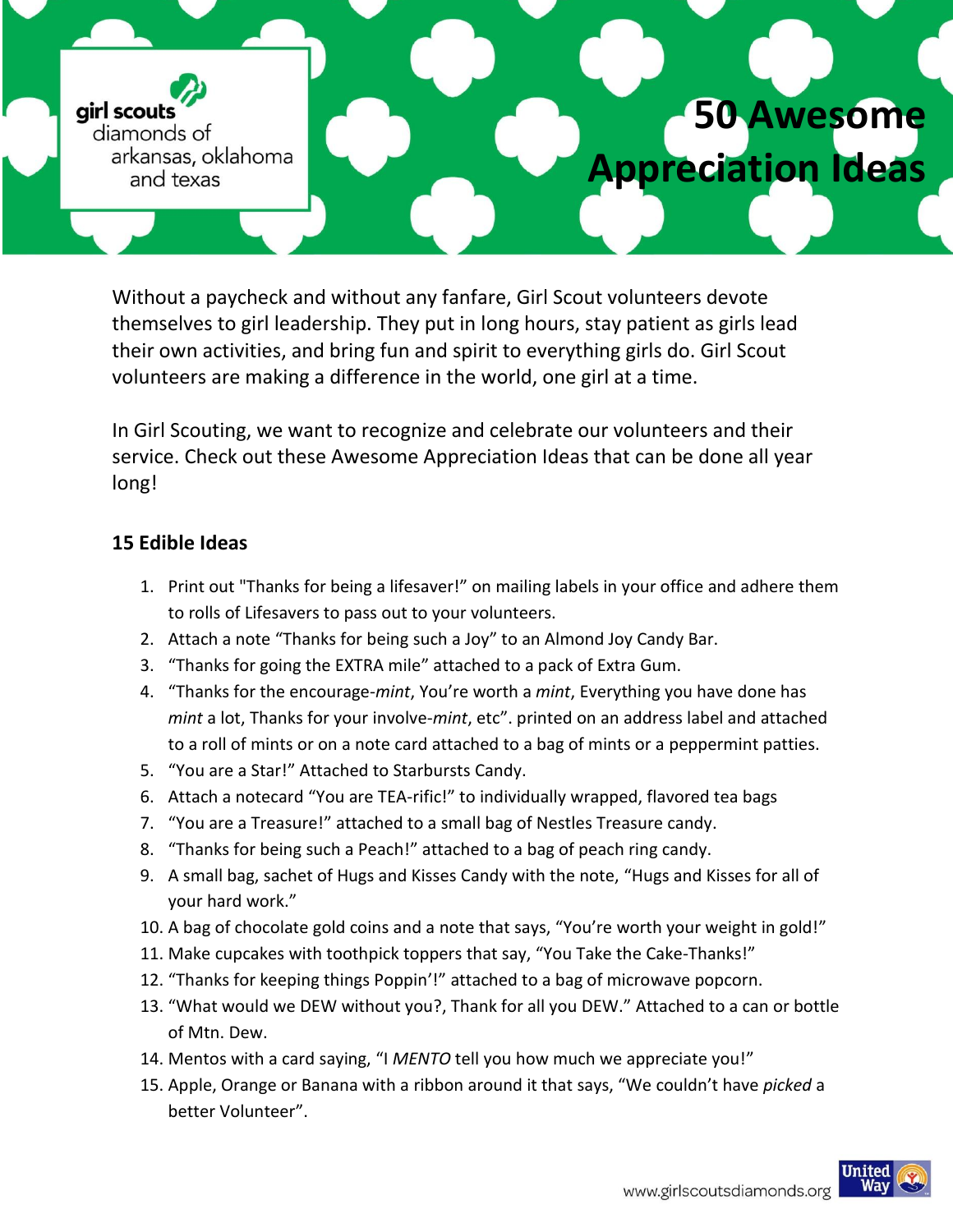### **15 Crafty Ideas**

- 1. Create a Volunteer Care Kit
	- Crayon- to color your day bright and cheerful
	- A marble- for when you lose all of yours
	- Quarter- to call a friend
	- Google Eyes- to see the good in others
	- Rubber band- to stay flexible
	- Eraser- we all make mistakes and it's ok
	- Key- You are the KEY to our success!
- 2. Wrap a candle in tulle closed with a ribbon and attach the note," No one holds a *candle* to you!"
- 3. Attach notecards to daisy seed packets that say, "Thanks for helping us grow! Or Thanking you for growing tomorrow's leaders!".
- 4. Collect favorite recipes from volunteers and girls to create a special cookbook.
- 5. "In appreciation for all you do, here's a movie and some goodies, too!" Movie Rental Coupon or DVD in a bag with a microwave popcorn and box of candy.
- 6. Find a special quote, poem or saying and put it in a cute frame.
- 7. Create cute coasters using tiles with Mod Podge and cute napkins or scrapbook paper.
- 8. Make a S'more kit- Wrap with a ribbon and a note. "We need *S'more* Volunteers like you!"
- 9. Create a certificate or award, frame it and present it at SU meeting or event.
- 10. Inexpensive calculators with "We count on you" painted or decoupaged on the back.
- 11. Create, print and laminate cute bookmarks with the saying, "You're tops in my book!"
- 12. Pamper kit in a Mason jar. Socks, lotion, nail file, lip balm cute nail polish. Attach ribbon and Note, "Pamper Yourself"
- 13. Make scented lotion bars in shaped ice trays, wrap in tulle and attach tag, "You are SCENT-sational!"
- 14. Dip a coffee mug in chalkboard paint; write cute saying or volunteers name on it. Fill with Hershey Kisses.
- 15. Make a Love Jar. Fill a decorated Mason jar with little slips of colored paper that girls have written on with reasons why they love their Leader





"How wonderful that no one need wait a single moment to improve the world." -Anne Frank